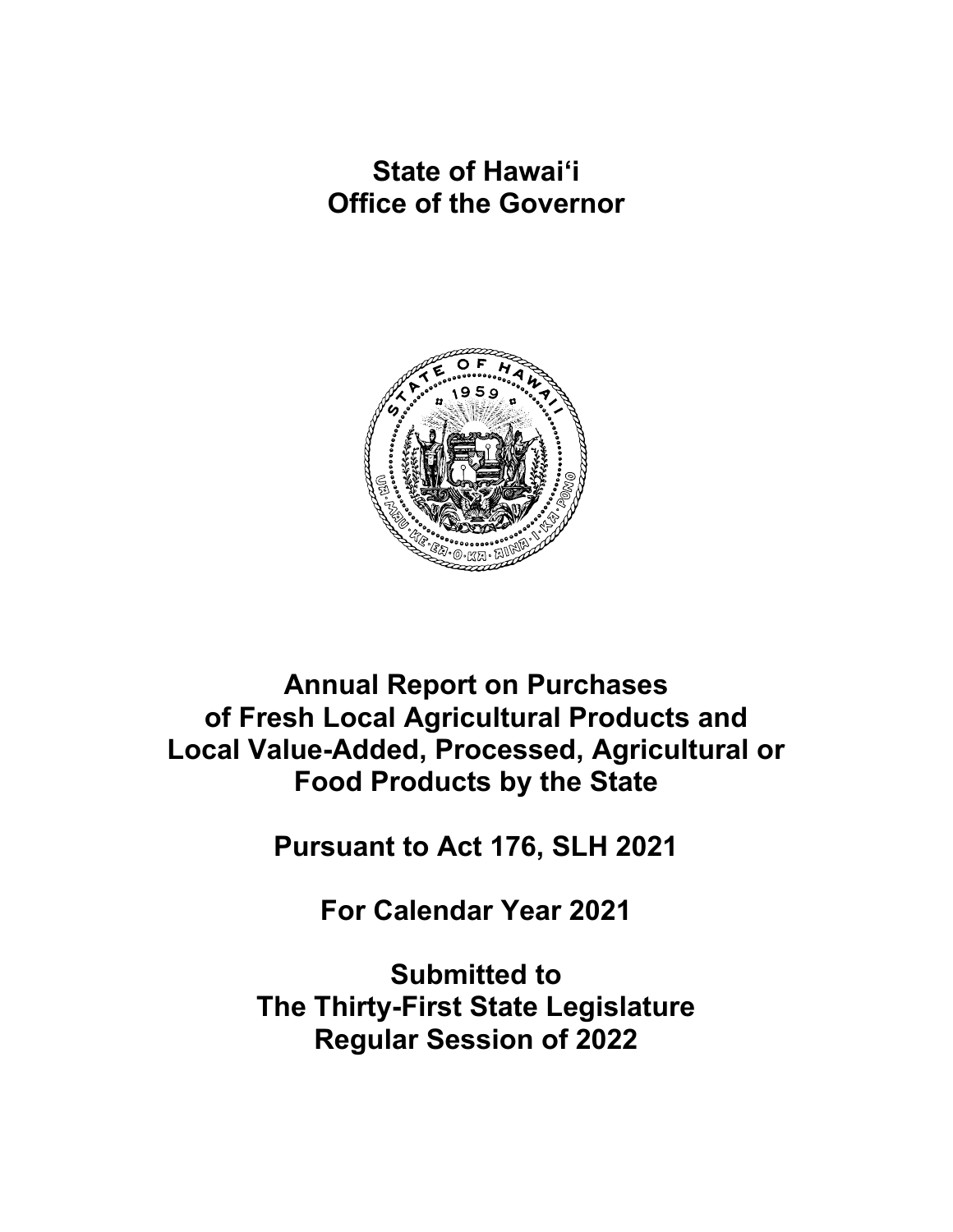#### **Annual Report on Purchases of Fresh Local Agricultural Products and Local Value-Added, Processed, Agricultural or Food Products by the State**

### **Introduction**

Act 176, SLH 2021 was envisioned to support local businesses and to encourage the production and use of local agricultural products. To achieve this, the Act sets goals for principal state departments, beginning in 2025, to ensure that they meet certain benchmarks in the purchase of locally grown produce and products. It increases those benchmarks in subsequent years with an end goal of having principal state departments purchase 50% of their food products from vendors who provide locally sourced agricultural products. Meeting these goals, within applicable principal departments of the state, is critical for the measure's purpose of supporting local businesses that generate local produce and food products. The following report covers the food purchases by departments for calendar year 2021. This report contains the responses from 18 principal state departments.

Each principal state department was asked to provide the following information:

- 1. The amount of total produce purchased by the department during the calendar year preceding that regular session, as measured by the per cent of the total food cost;
- 2. The amount of fresh local agricultural products and local value-added, processed, agricultural, or food products purchased by the department during the calendar year preceding that regular session, as measured by the per cent of the total food cost;
- 3. The percentage of fresh local agricultural products and local value-added, processed, agricultural, or food products purchased by the department during the year preceding that regular session;
- 4. and if the department did not meet the relevant benchmark (C) described in subsection (a), an explanation of why the department did not meet that benchmark.

The following definitions, as outlined in Act 176, SLH 2021, was provided to assist departments in their reporting:

- 1. "Fresh local agricultural products" means fruits, vegetables, nuts, coffee, eggs, poultry, and poultry products, livestock, and livestock products, milk and milk products, aquacultural, and maricultural products, and horticultural products, one hundred per cent grown, raised, and harvested in Hawaiʻi."
- 2. "Local value-added, processed, agricultural, or food products" means at least fifty-one per cent of the product's primary agricultural product is grown, raised, and harvested in Hawaiʻi."
- 3. "Primary agricultural product" means the major agricultural product in a processed or value-added agricultural or food product."
- 4. "Produce" means fruits, vegetables, staple starches, nuts, coffee, eggs, poultry and poultry products, livestock and livestock products, milk and milk products, aquacultural and maricultural products, and horticultural products."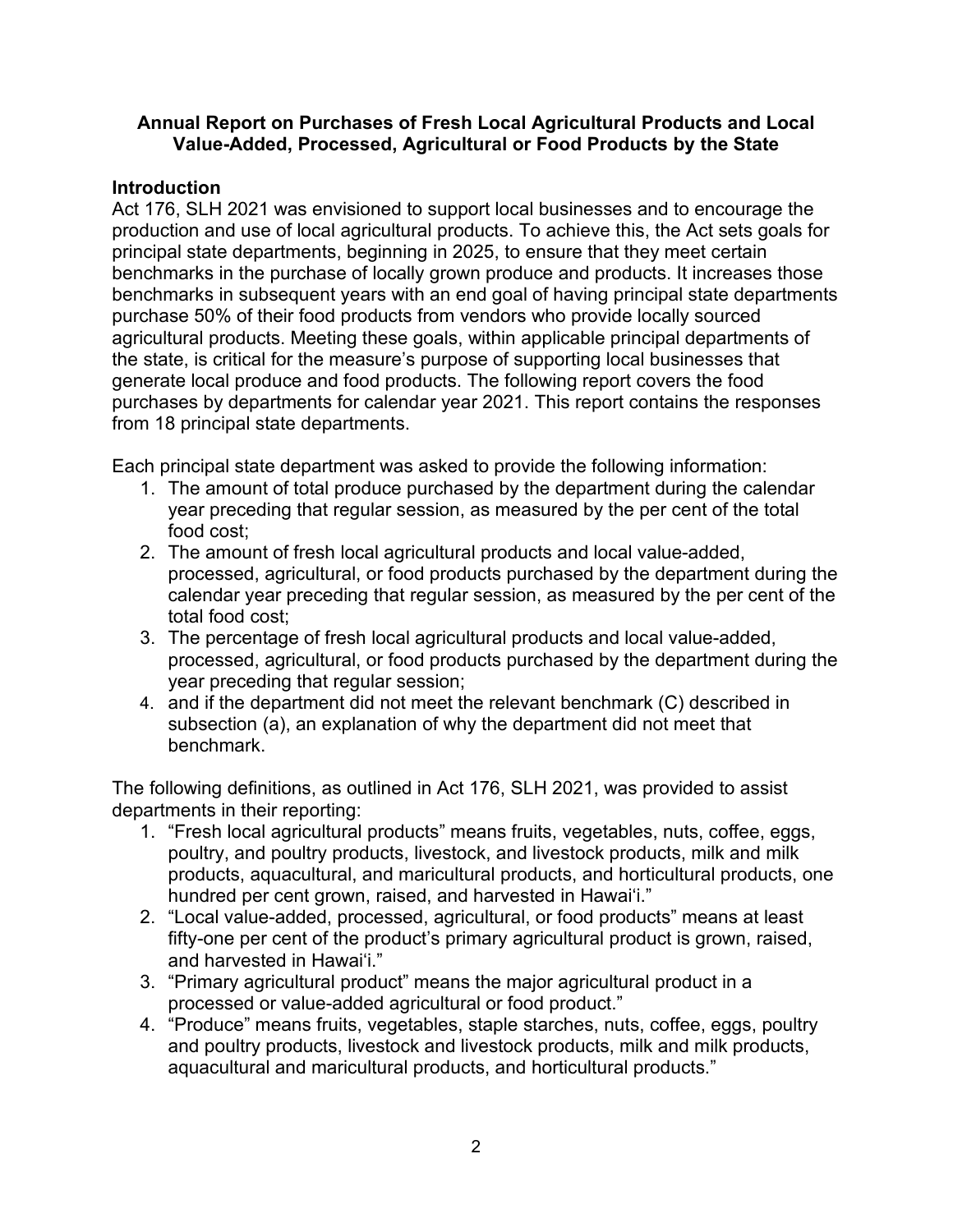# **Departments with No Applicable Purchases**

11 of 18 departments reported having no purchases of produce or local agricultural products as listed in Act 176, SLH 2021. While these departments may have purchased food in the form of prepared meals from third-party vendors, they do not engage in food production for service. The following is a list of principal departments that reported having no relevant purchases for the purpose of this report:

- 1. Department of Accounting and General Services (AGS)
- 2. Department of the Attorney General (ATG)
- 3. Department of Business, Economic Development, and Tourism (BED)
- 4. Department of Budget and Finance (BUF)
- 5. Department of Commerce and Consumer Affairs (CCA)
- 6. Department of Human Resources Development (HRD)
- 7. Department of Hawaiian Home Lands (HHL)
- 8. Department of Labor and Industrial Relations (LBR)
- 9. Department of Land and Natural Resources (LNR)
- 10. Department of Taxation (TAX)
- 11. Department of Transportation (TRN)

### **Departments with Applicable Purchases**

Seven departments did report having purchases of fresh local agricultural products or local value-added, processed, agricultural or food products. The departments' responses to a request for information as related to Act 176, SLH 2021 are quoted in whole as follows (with minor edits for spelling and/or formatting):

# **1. Department of Public Safety (PSD)**

### **A. The amount of total purchased produce by the department during the calendar year 2021**

Based on Act 176's definition of produce which includes, "*fruits, vegetables, staple starches, nuts, coffee, eggs, poultry and poultry products, livestock and livestock products, milk and milk products, aquacultural and maricultural products, and horticultural products*", the Department of Public Safety (PSD) spent \$3,350,716.76 on "produce" in CY 2021. This is a very broad definition which includes most food purchased by the department.

#### **B. The amount of fresh local agricultural products and local value-added, processed, agricultural, or food products purchased by the department during the calendar year 2021, as measured by the per cent of the total food cost.**

Based on Act 176's definition of local agricultural products which includes the above but with the additional stipulation that it be "*one hundred per cent grown, raised, and harvested in Hawaiʻi*", PSD estimates that it spent on \$206,114.26 (see attached table) on local "produce" in CY 2021.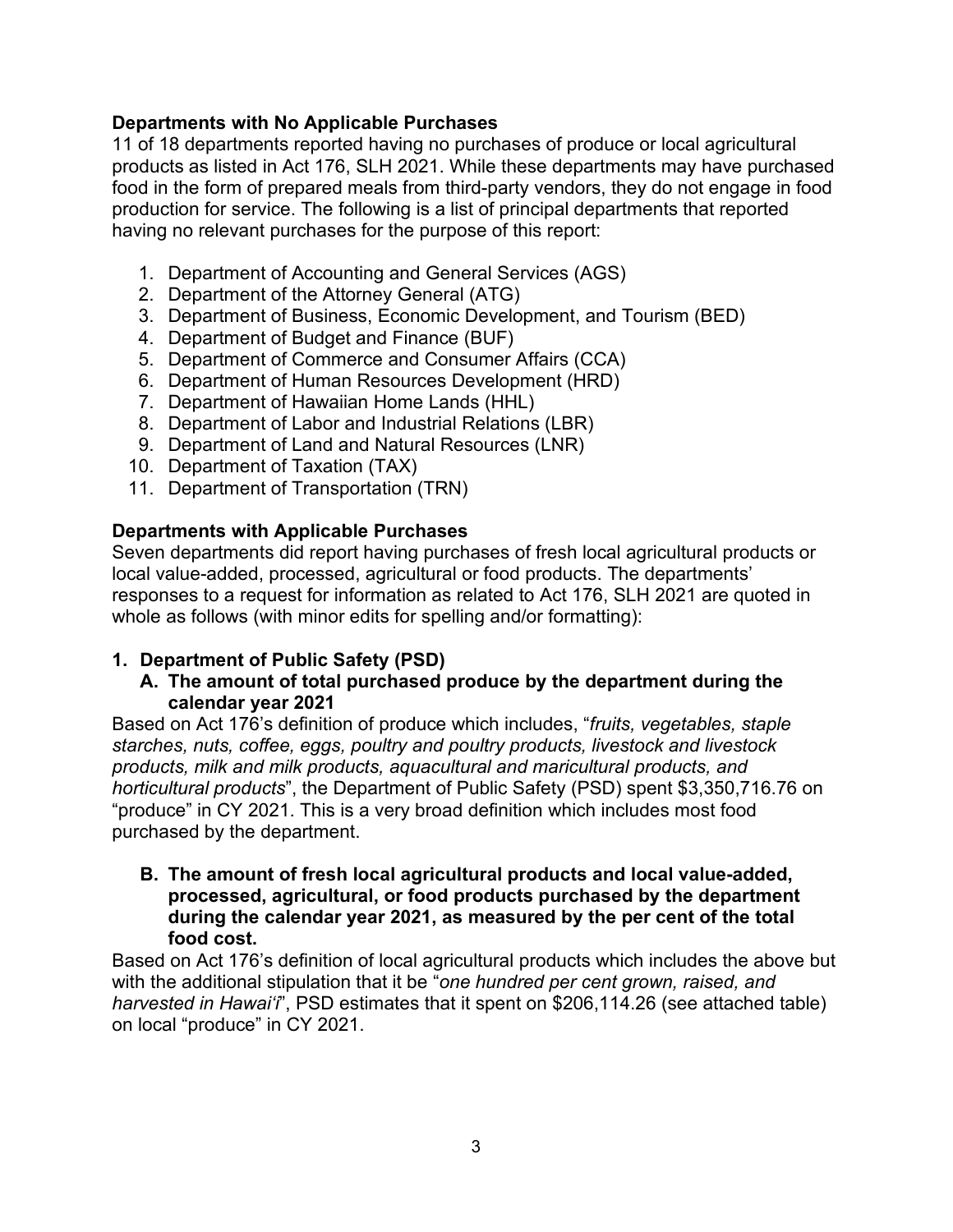#### **C. The percentage of fresh local agricultural products and local value-added, processed, agricultural, or food products purchased by the department during the calendar year 2021.**

PSD's percentage of local "produce" purchased in CY 2021 is therefore 6.15%.

# **D. What challenges do you anticipate in implementing this policy?**

Local produce is generally more expensive (sometimes several times more) than imported produce and it will be difficult for PSD to reach the requisite 10% by January 1, 2025 without additional funding.

Other concerns include:

- Local farmers may not be able to meet the supply needs of departments.
- Will departments be held to the benchmarks in the event of a natural disaster or other similar event?
- Basic common produce such as apples, oranges, carrots, celery, and potatoes account for a large percentage of PSD's purchases. Most of these items are not grown in Hawaiʻi and will need to be imported.
- Some of the produce PSD uses is grown by inmates at various state correctional facilities. This produce is not purchased from the facilities; however, the department does provide supplies for the inmate farm program. Will this produce count towards PSD meeting its benchmark?
- What department will monitor the progress, and will that department have the resources to track each department's purchases?
- Who and how will produce distributors be monitored to make sure that non-locally grown produce is not mixed in with locally grown produce?
- Will waste due to a shorter shelf life of locally grown produce be a consideration?
- In 2021, PSD purchased 195,000 pounds of beef (ground and beef clods), 135,841 pounds of boneless pork butt, and 479,575 pounds of chicken (chicken thighs and ground chicken). Are local farmers able to support this demand? Local farmers may not be able to meet the supply needs of departments.

• Instant coffee is currently used. Will we purchase a 50% Kona blend? PSD (CY 2021)

| Items                  | <b>Total Purchases</b> | Total<br><b>Local Purchases</b> | Percent<br>Local |
|------------------------|------------------------|---------------------------------|------------------|
| Fruits & Vegetables    | \$<br>963,977.80       | \$<br>206,114.26                | 21.38%           |
| Coffee                 | \$<br>30,620.24        | \$<br>۰                         | 0.00%            |
| <b>Staple Starches</b> | \$<br>258,472.10       |                                 | 0.00%            |
| Eggs                   | \$<br>215,055.85       | \$<br>۰                         | 0.00%            |
| Poultry & Poultry      |                        |                                 |                  |
| Products               | \$<br>626,149.70       | \$<br>٠                         | 0.00%            |
| Livestock (Beef)       | \$<br>648,211.09       | \$<br>۰                         | 0.00%            |
| Livestock (Pork)       | \$<br>276,063.79       |                                 | 0.00%            |
| Milk & Milk Products   | \$<br>332,166.19       | \$<br>-                         | 0.00%            |
| <b>TOTAL</b>           | \$<br>3,350,716.76     | \$<br>206,114.26                | 6.15%            |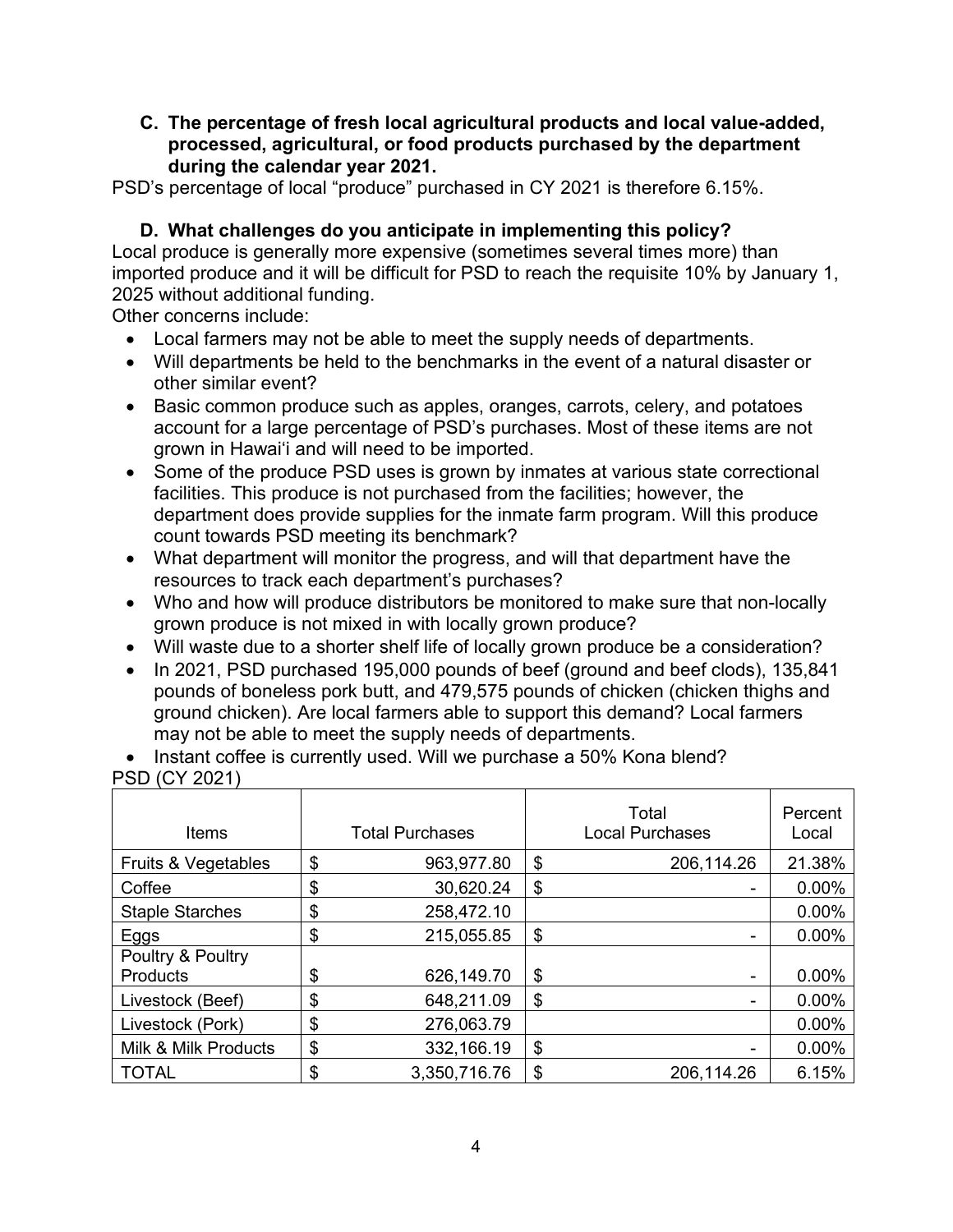# **2. Department of Health (HTH)**

The Department of Health submitted separate data for the Hawaiʻi State Hospital and Kalaupapa, as follows:

ACT 176, SLH 2021 REPORT DATA FOR HAWAIʻI STATE HOSPITAL Dairy/juice contract is with Meadow Gold Dairies located in Hilo, Hawaiʻi.

#### **A. The amount of total purchased produce by the department during the calendar year 2021.**

Calendar year 2021 total produce purchased: \$76,474.88

Calendar year 2021 total dairy/juice purchased: \$100,345.51

#### **B. The amount of fresh local agricultural products and local value-added, processed, agricultural, or food products purchased by the department during the calendar year 2021, as measured by the percent of total food cost.**

Calendar year 2021 total amount of fresh local agricultural products and local valueadded, process, agricultural, or food products: \$23,865.29

Calendar year 2021 total dairy/juice fresh local products and local value added, processed, agricultural, or food products purchases: \$82,020.38

### **C. The percentage of fresh local agricultural products and local value-added, processed, agricultural, or food products purchased by the department during the calendar year 2021.**

Calendar year 2021 percentage of fresh local agricultural products and local valueadded, processed, agricultural, or food products purchases: 31%

Calendar year 2021 percentage of fresh local dairy/juice purchases: 81.7%

# **D. What challenges do you anticipate in implementing this policy?**

Implementing this policy is made very difficult by the rules governing state purchasing via the State Procurement Office. Bids are awarded to the lowest bidder. Our vendors report that some of the local produce is sold at a premium price which makes it unaffordable. We don't have any control over where the produce comes from, we just receive the produce that we ask for in our solicitation. Asking the vendors to provide the source of products on their invoice will increase the cost of the products. Weather and supply of produce also affects pricing. As a state facility, with a budget, we are tasked with providing nutritious food for the patients at a reasonable price.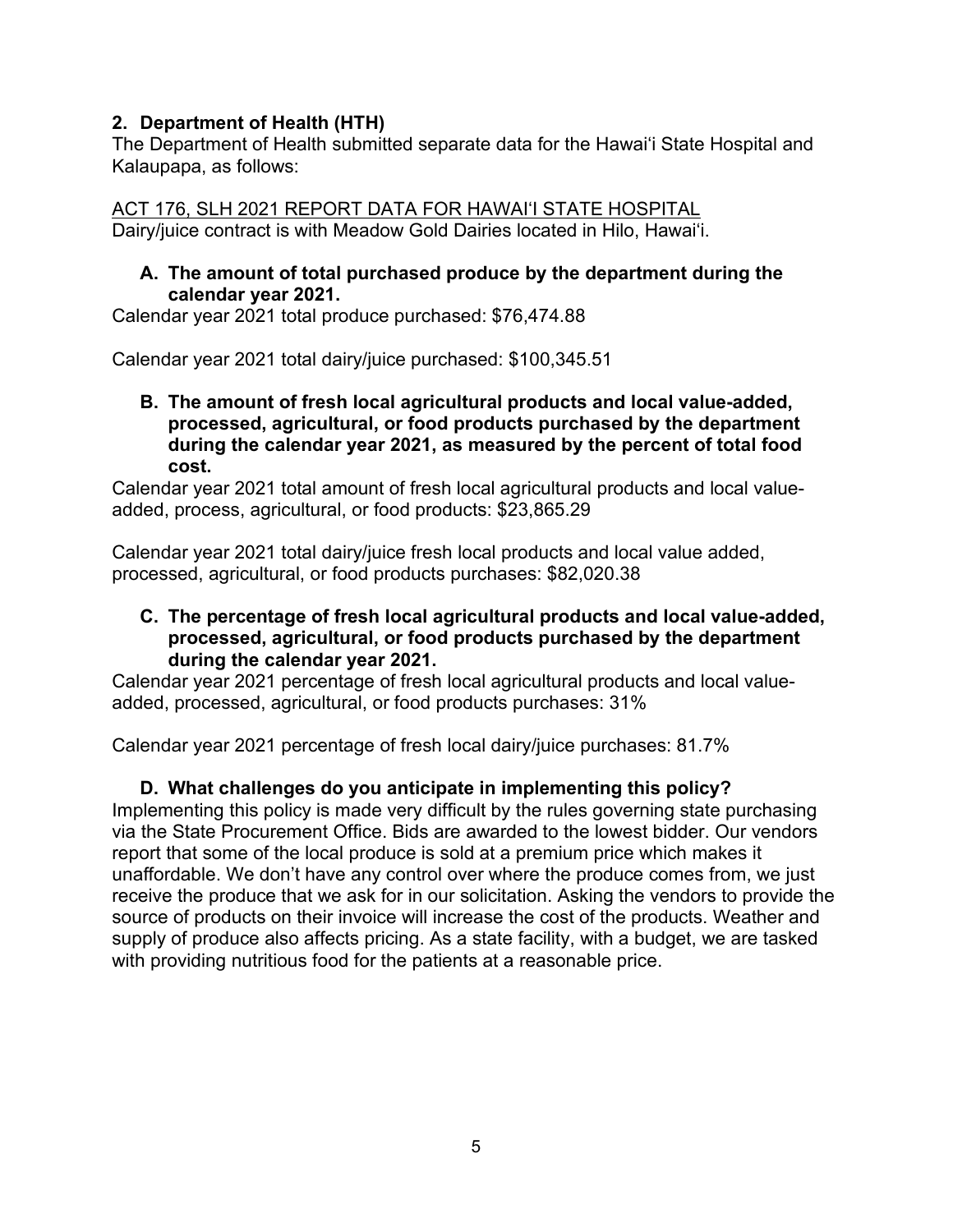# ACT 176, SLH 2021 REPORT DATA FOR KALAUPAPA

The DOH Kalaupapa Settlement is unable to report the amount of total produce purchased in the previous calendar year due to a lack of an accounting object code that identifies produce and "local" produce. There are currently only two object codes that are used for food supplies, 3310 which is Provisions (Not for Resale), and 8710 Store Purchases for Resale or Reissue (includes non-food items). This issue prevents the program's ability to record the amount and percentage of fresh local agricultural products and local value-added, processed, agricultural, or food products purchased by them during the previous calendar year.

Kalaupapa purchases its food from local wholesalers and retailers. Due to the small quantities purchased, only a very limited number of companies are willing to sell to Kalaupapa, thereby limiting their choices of where the food is sourced. There are also the additional challenges of being able to identify what items are grown locally versus shipped from out of state to the distributor or store. Many items are received unlabeled with the point of origin.

Please be aware that food is purchased for patient meals and also to supply the Kalaupapa store, which supplies the entire Kalaupapa community. By law, the store cannot sell supplies at a higher cost that what we pay for it, e.g., there are no shipping or handling fees, so that any increased costs to purchase local produce or agricultural products will paid by Kalaupapa patients and employees who purchase items at the store.

# **3. University of Hawaiʻi (UOH)**

### **A. The amount of total purchased produce by the department during the calendar year 2021.**

The UH campuses do not currently account for (or track) its purchases of food and produce in a way that breaks out agricultural purchases per the definition in the Act. The object codes in the university's financial accounting system (Kuali Financial System) for food purchases during FY 2021 use the following recordation codes:

- a. 3300 Food Supplies, Other
- b. 3305 Food Supplies, Non-Resale
- c. 3310 Food Supplies, Emp Meal-NComp

None of these codes break out produce as a category of food purchases, and food suppliers do not itemize bulk purchases between locally-sourced or imported food items. Please note response below.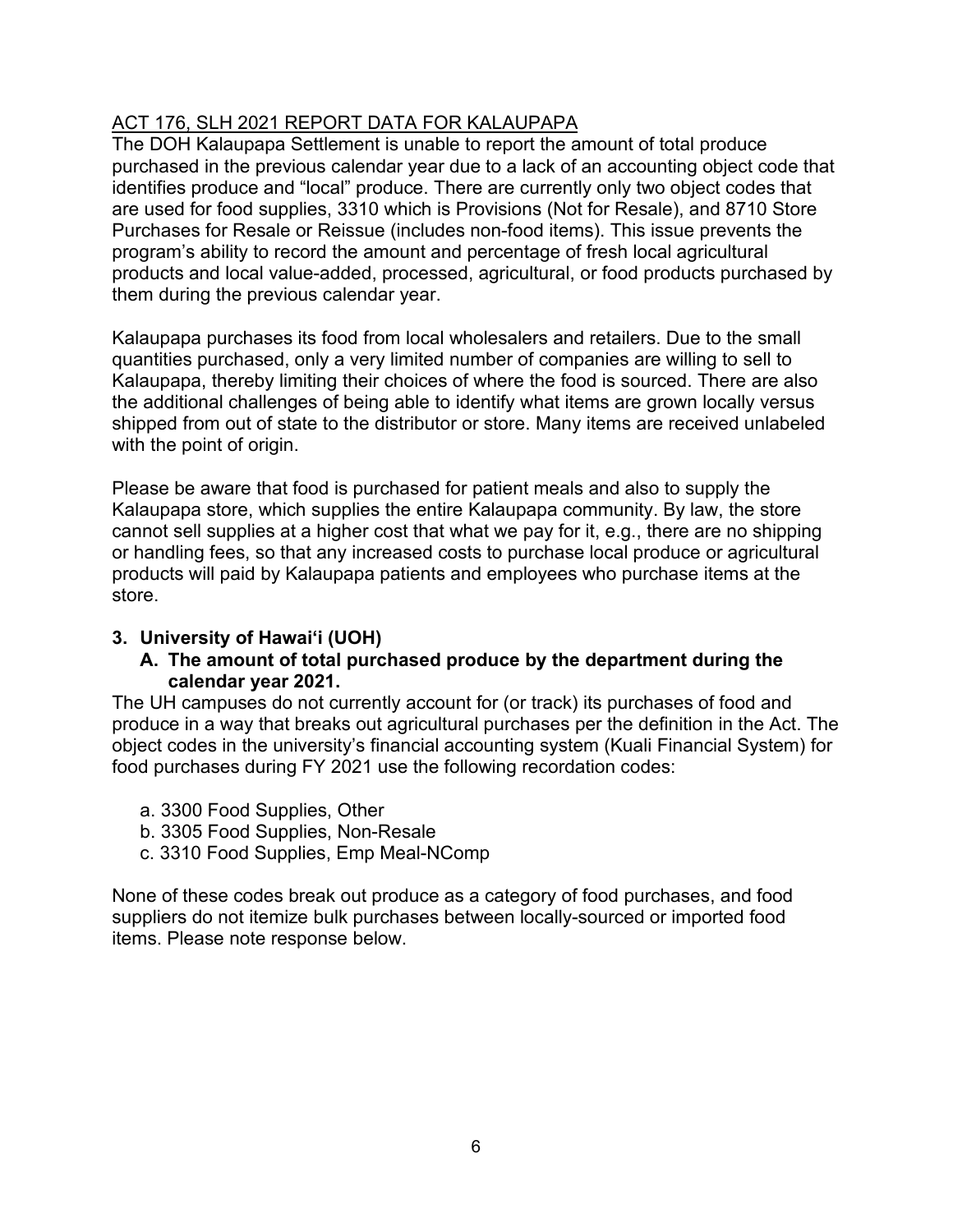**B. The amount of fresh local agricultural products and local value-added, processed, agricultural, or food products purchased by the department during the calendar year 2021, as measured by the per cent of the total food cost.**

Questions 2 and 3 cannot be answered as stated above, however beginning January 1, 2022, there will be two new object codes to choose from when purchasing these types of products:

- a. 3320 Agricultural Products Local
- b. 3321 Agricultural Products Non-Local
- **C. The percentage of fresh local agricultural products and local value-added, processed, agricultural, or food products purchased by the department during the calendar year 2021.**

See response to Question B.

**D. What challenges do you anticipate in implementing this policy?** UH contracts with private third-party contractors to serve food on its campuses, as vendor contracts. Under the assumption that vendor contracts are excluded from this statutory requirement, the vast majority of the remaining instances of UH's food purchases are therefore small purchases made by individual campus units for specific events or activities. It will be difficult to determine whether small purchases of valueadded/processed items are 51% or more local (such as bakery items, juices, and prepared deli items purchased at local stores).

Clarification would be needed with regards to the purchasing and consumption of agricultural products outside the State of Hawaiʻi. For example, both the UH Hilo and UH Manoa athletic departments purchase food while athletic teams are traveling out of state.

UH believes that adhering to a strict requirement where the majority of foodstuffs purchased will need to be locally sourced or produced will increase departmental costs for foodstuffs. UH also does not know if there is enough locally produced items in order for all state departments to purchase 51% of their food needs as locally-sourced items. Is there enough produce and other agricultural products produced in Hawaiʻi to satisfy more than half of all the demand within the State of Hawaiʻi departments?

Act 176 includes "staple starches" in the definition of "produce," but "staple starches" are not included in the definition of "fresh local agricultural products."

The agriculture distributors and suppliers to the university and state government departments will need to itemize or separate invoices to identify the locally grown produce vs the non-local produce. Inquiry should be made to these private entities if they are prepared or able to track and identify which of their products are "locally-grown" or "local value added."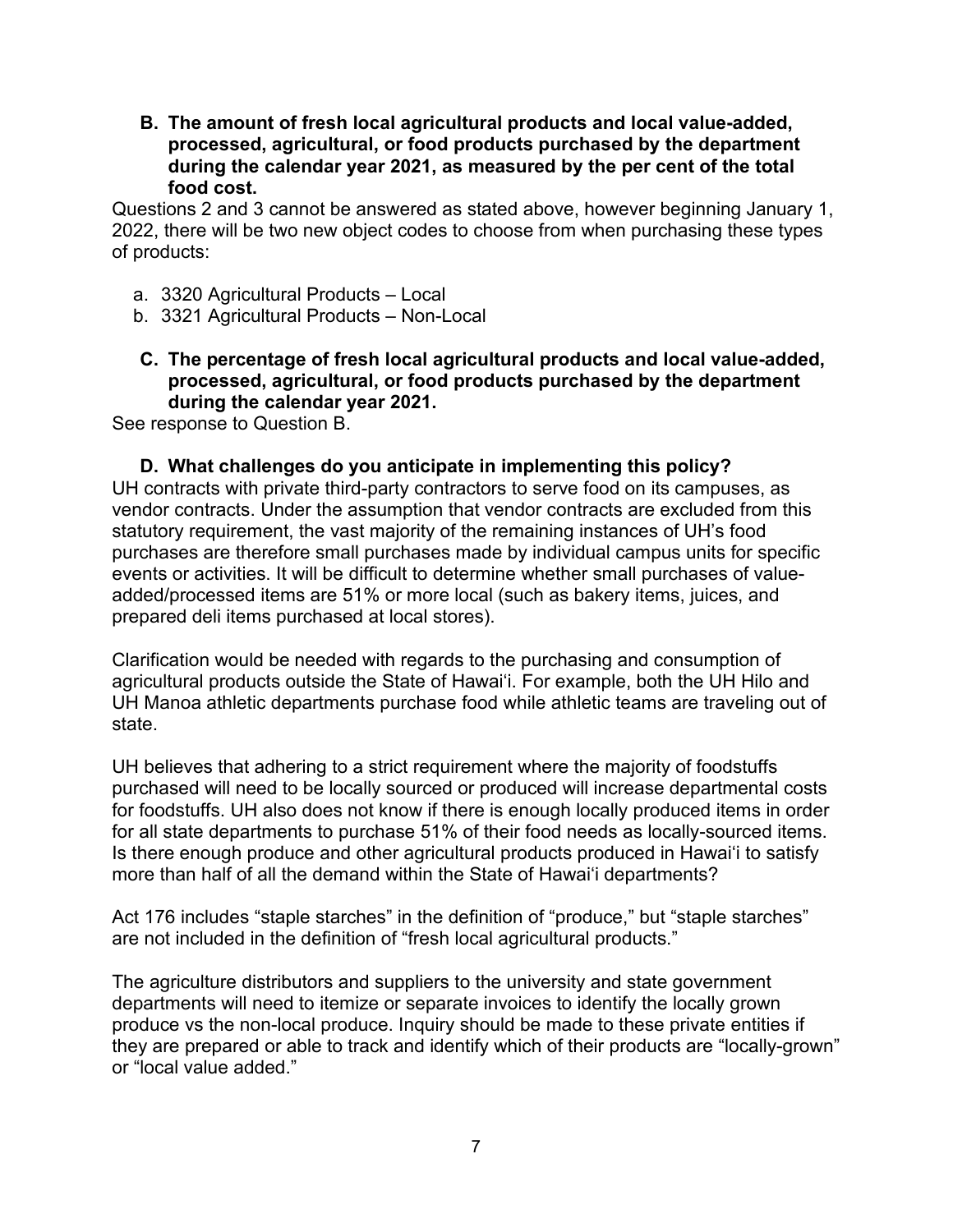### **4. Department of Defense (DEF)**

### **A. The amount of total purchased produce by the department during the calendar year 2021.**

The Youth Challenge Academy provides meals to their residential students. Students are provided breakfast, lunch, and diner. The total meal cost, not including reimbursements from the National School Lunch Program, for FY 21 was around \$630,000.

**B. The amount of fresh local agricultural products and local value-added, processed, agricultural, or food products purchased by the department during the calendar year 2021, as measured by the per cent of the total food cost.**

The exact dollar amount is unknown. The formal documentation of the extent of purchases of local produce/products was not mandated in the current State of Hawaiʻi contract with Program meal vendors. Though the contracted meal vendors stated that utilization/purchase of estimated local produce/products to be around 90% (\$567,000), the Program, in reference to previous conversations and correspondence with said meal vendors, is unable to confirm that the aforementioned statement is entirely correct or actual – vendor may or may not understand the definition of the term "local" as presented in Act 176. Therefore, the Program's meal vendors are currently unable to provide a comprehensive per cent cost of local produce/products they have purchased from their vendors.

#### **C. The percentage of fresh local agricultural products and local value-added, processed, agricultural, or food products purchased by the department during the calendar year 2021.**

The exact percentage is unknown. The formal documentation of the extent of purchases of local produce/products was not mandated in the current State of Hawaiʻi contract with Program meal vendors. Though the contracted meal vendors stated that estimated utilization/purchase of local produce/products to be around 90%, the Program, in reference to previous conversations and correspondence with said meal vendors, is unable confirm that the aforementioned statement is entirely correct or actual – vendor may or may not understand the definition of the term "local" as presented in Act 176. Therefore, the Program's meal vendors are currently unable to provide an accurate percentage cost of local produce/products they have purchased from their vendors.

**D. What challenges do you anticipate in implementing this policy?** As the Youth Challenge Program is 75% funded by a federal National Guard Bureau grant, there is a stringent requirement regarding the meal/food budget as stated in the National Guard Youth Challenge Program Cooperative agreement. Meal/food purchases for the year has a federal budget cap of \$25/day per each cadet. As the Program is already nearing the top of that threshold, a State mandate, such as Act 176, requiring the Program to purchase more "local" produce/products will leave the State liable for covering the difference of the meal/food costs over the allowable \$25/day limit. Additionally, the Program greatly benefits from the National School Lunch Program (NSLP) reimbursements. To receive these reimbursements, the contracted meal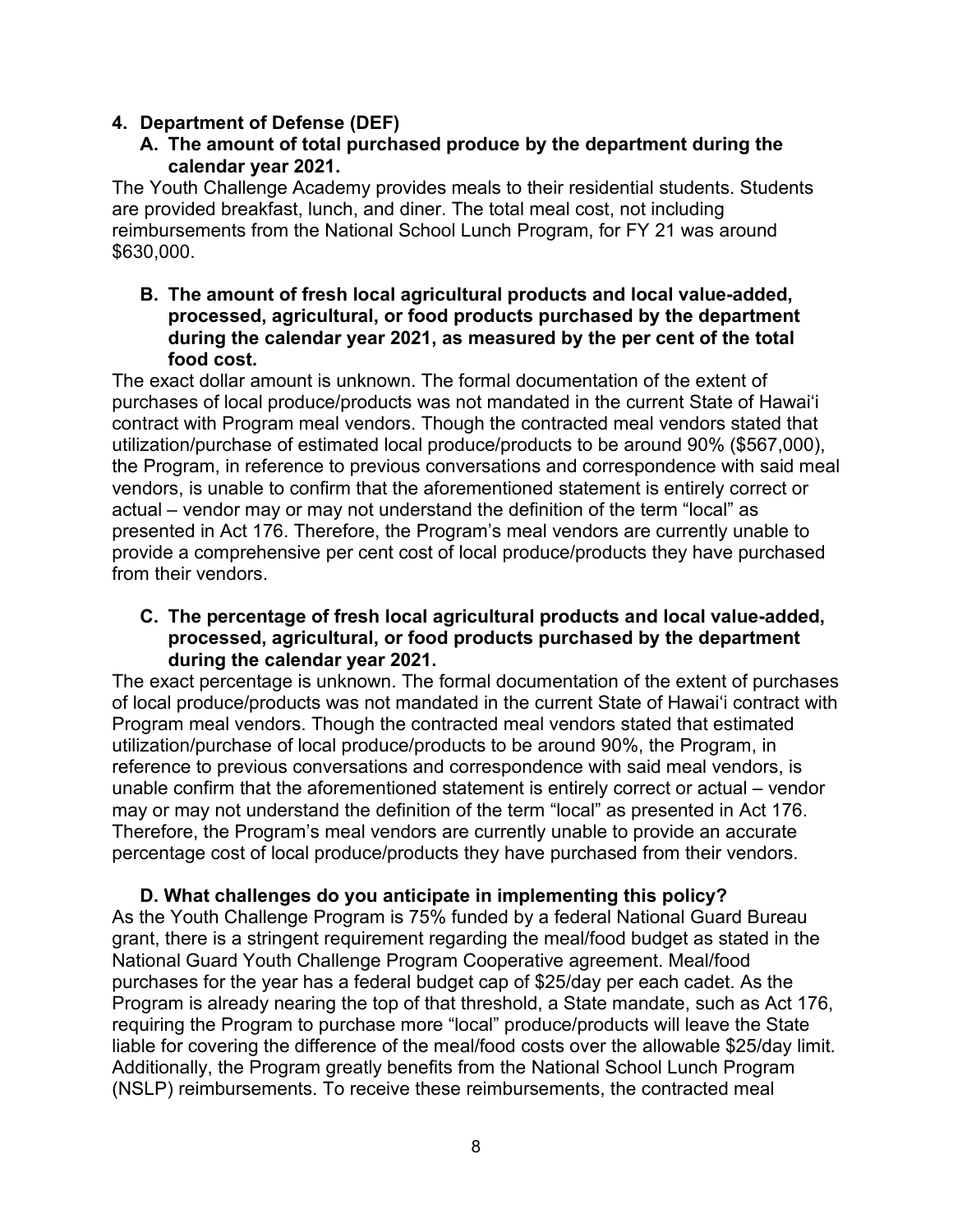vendors are required to follow strict food preparing guidelines as to the meals provided to the students. Further mandates, along with the NSLP requirements, may make it difficult for the Program to retain a meal vendor who is willing or is able to provide such restricted services. The Program itself does not directly purchase "local" produce/products from any wholesale food vendors. Therefore, reporting the compliance with Act 176, when having to go through a vendor/third party, will be a substantial challenge without the proper mandated State processes set in place. A new system of food/produce purchase reporting would need to be created so that any State of Hawaiʻi contracted vendor, like the Program's meal vendors, will be required to participate in the proper processes to document the needed information so such information can be easily audited and relayed to the correlating authority.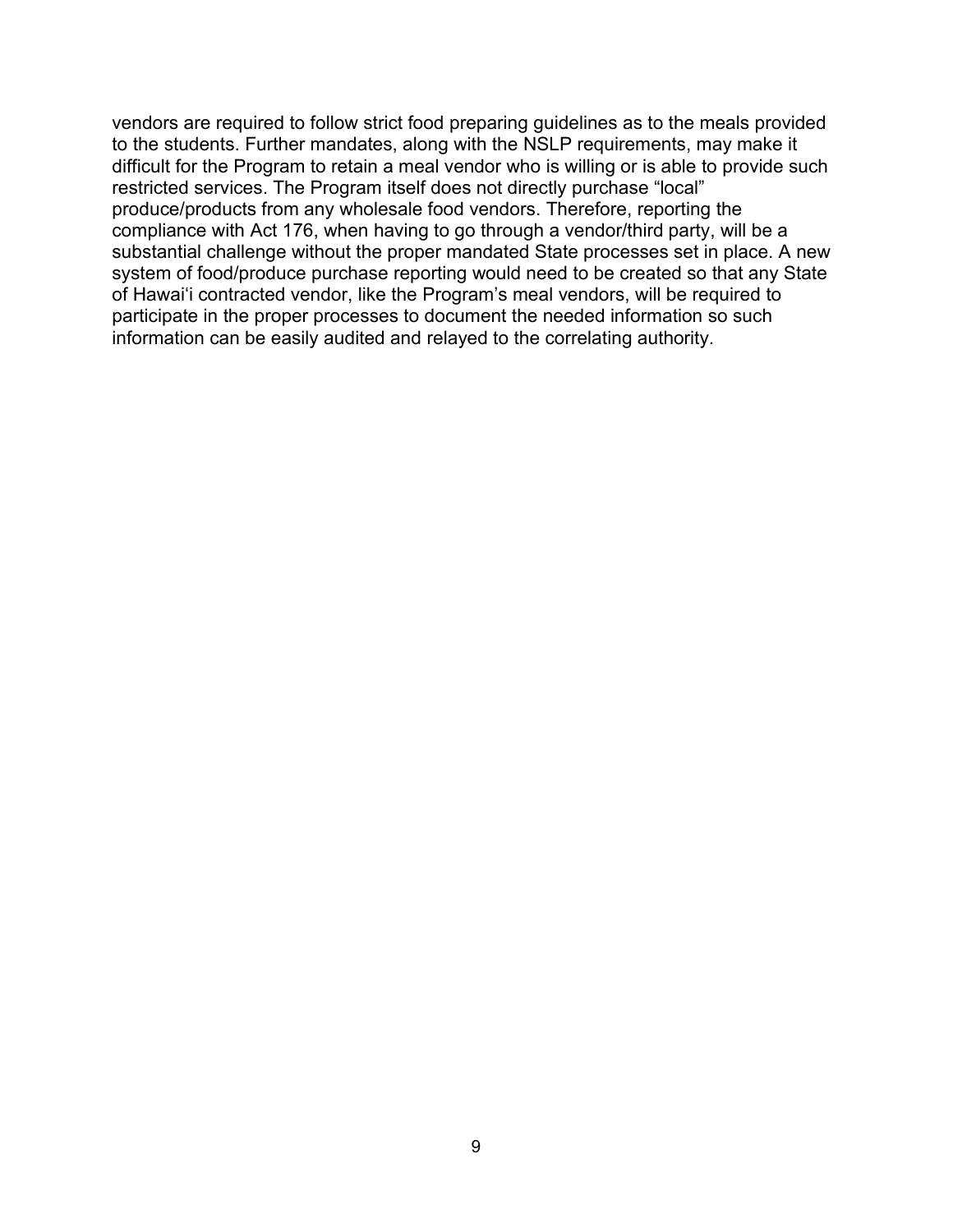### **5. Department of Education (EDN)**

### **A. The amount of total produce purchased by the Hawaiʻi State Department of Education (Department) during the calendar year 2021**

| For the period of January 1, 2021 to December 7, 2021                                                  |                                                                                               |  |  |  |
|--------------------------------------------------------------------------------------------------------|-----------------------------------------------------------------------------------------------|--|--|--|
| A. Total Produce Purchase Amount through Fresh Fruits and<br>Vegetables Order Receipt System (FFAVORS) | \$4,637,744                                                                                   |  |  |  |
| B. Total Produce Purchase Amount through Contract                                                      | \$1,843,781<br>\$1,540,136<br>(Vendor 1)<br>\$270,000<br>(Vendor 2)<br>\$33,645<br>(Vendor 3) |  |  |  |
| Total Produce Purchased (A + B)                                                                        | \$6,481,525                                                                                   |  |  |  |

#### **B. The amount of fresh local agricultural products and local value-added, processed, agricultural, or food products purchased by the Department during the calendar year 2021, as measured by the per cent of the total food cost**

| For the period of January 1, 2021 to December 7, 2021              |                                              |  |  |  |  |
|--------------------------------------------------------------------|----------------------------------------------|--|--|--|--|
| A. Total LOCAL Produce Purchase Amount through<br><b>FFAVORS</b>   | \$615,871                                    |  |  |  |  |
| B. Total LOCAL Produce Purchase Amount through<br>Contract         | \$262,000 (Vendor 1)<br>\$150,579 (Vendor 2) |  |  |  |  |
| C. Total Other LOCAL Purchased through Contract                    | \$285,156 (Vendor 4)<br>\$790,147 (Vendor 5) |  |  |  |  |
| D. Total Local Produce Purchased $(A + B + C)$                     | \$2,103,753                                  |  |  |  |  |
| E. Total cost of purchased food during (7/01/2020 to<br>6/30/2021) | \$21,464,736                                 |  |  |  |  |
| F. Percent of LOCAL vs total food cost $(D/E)$                     | 10%                                          |  |  |  |  |

Total cost of food used during FY2021 (July 1, 2020 to June 30, 2021): \$21,828,377 (includes beginning inventory (\$2,171,038) plus purchases (\$21,464,736) minus ending inventory (\$1,807,397)).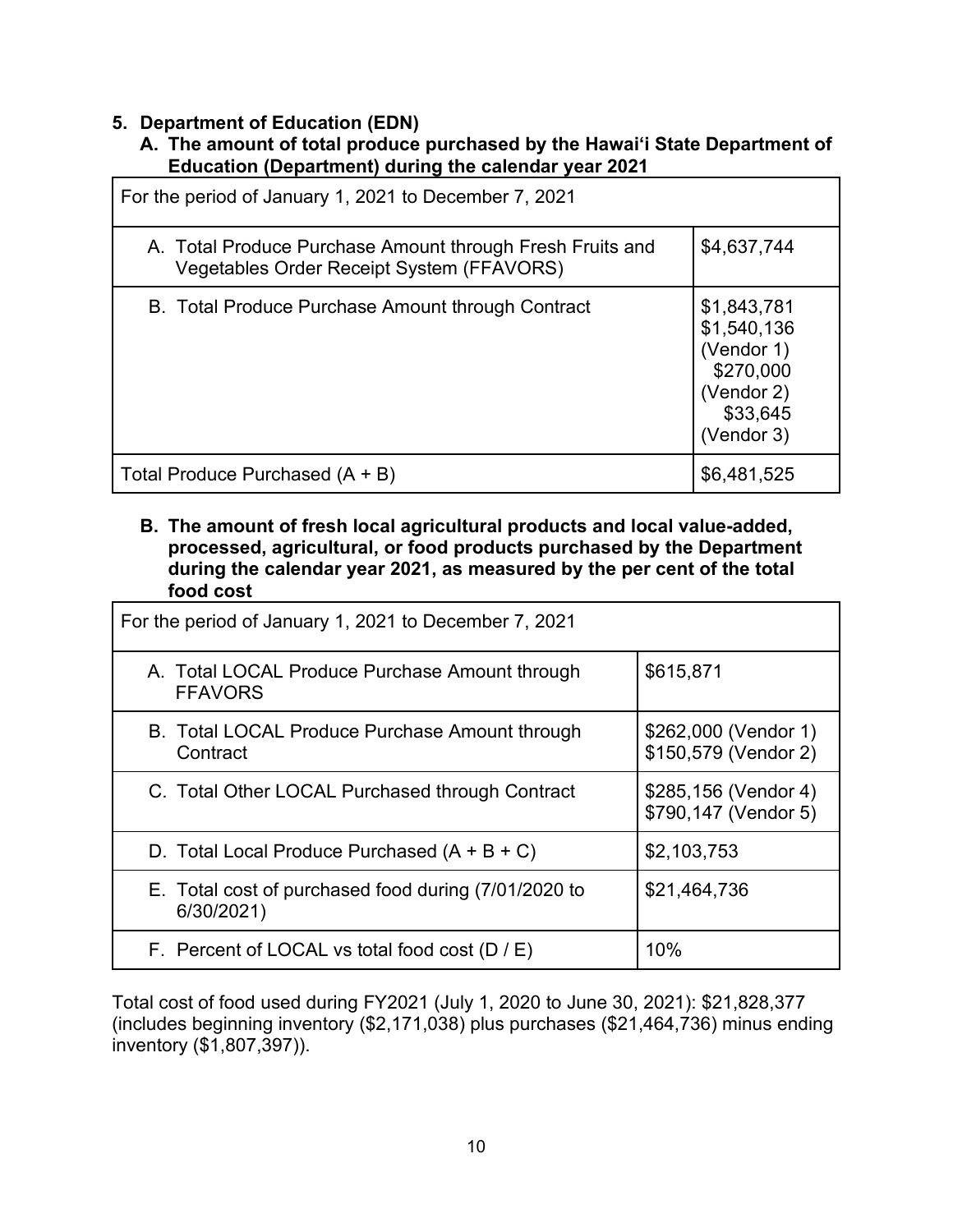# **C. The percentage of fresh local agricultural products and local value-added, processed, agricultural, or food products purchased by the Department during the calendar year 2021**

10% as noted in Question 2

| <b>CONSISTENCY</b><br>OF SUPPLY | Will local farmers or food hubs have the quantity to support the<br>Department's usage?                                                                                                                                                                                                                                                                                                                                                                                                                                                                                                                                                                                                                                                                                                                                                                                                                                                                                                                         |
|---------------------------------|-----------------------------------------------------------------------------------------------------------------------------------------------------------------------------------------------------------------------------------------------------------------------------------------------------------------------------------------------------------------------------------------------------------------------------------------------------------------------------------------------------------------------------------------------------------------------------------------------------------------------------------------------------------------------------------------------------------------------------------------------------------------------------------------------------------------------------------------------------------------------------------------------------------------------------------------------------------------------------------------------------------------|
| <b>FORCE</b><br><b>MAJEURE</b>  | Will local farmers have other avenues to move product(s) in the<br>event of school closures due to the following reasons (including,<br>but not limited to) pandemics, natural disasters, inclement<br>weather, tainted water supply? Would they survive this loss?                                                                                                                                                                                                                                                                                                                                                                                                                                                                                                                                                                                                                                                                                                                                             |
| PRICE POINT                     | Local farmers have challenges competing against mainland<br>farmers as they have competitive advantages and lower<br>operating costs. Local farmers face higher packaging material<br>costs, labor costs, fertilizer costs, etc.<br>Many state institutions are pressured to buy mainly on lowest<br>price levels due to budgetary constraints.<br>Wholesale vendors are under different jurisdiction (United States<br>Food and Drug Administration) versus others such as restaurants<br>and retail markets as these institutions are under the Hawai'i<br>State Department of Health. Federal jurisdiction has different<br>food safety requirements and generally more "tedious"<br>documentation. Thus, local farmers have previously expressed<br>they make higher incomes selling through other avenues (i.e.<br>farmers market to the public, or direct to restaurants and<br>supermarkets) as they require less "work and documentation"<br>and are less pressured by pricing compared to wholesalers. |

# **D. What challenges do you anticipate in implementing this policy?**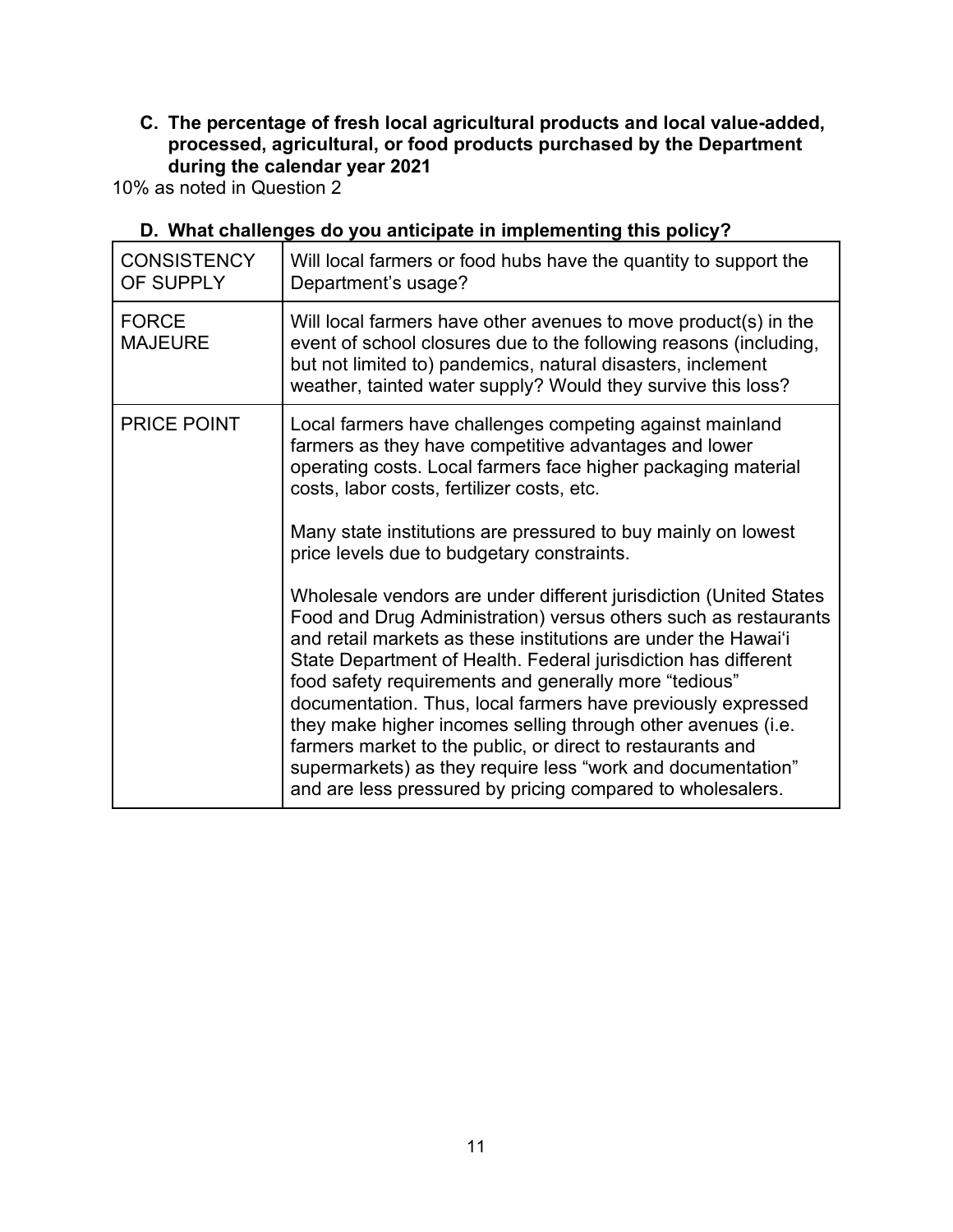- **6. Department of Human Services (HMS)**
	- **A. The amount of total purchased produce by the department during the calendar year 2021**

\$20,306.80

**B. The amount of fresh local agricultural products and local value-added, processed, agricultural, or food products purchased by the department during the calendar year 2021, as measured by the per cent of the total food cost.**

\$11,633.80

**C. The percentage of fresh local agricultural products and local value-added, processed, agricultural, or food products purchased by the department during the calendar year 2021** 

9%

#### **D. What challenges do you anticipate in implementing this policy?**

Local products are traditionally higher priced than imported products. Securing local products based on current procurement methods will be difficult as we award product to lowest bidding vendor. Not all vendors have local products available.

### **7. Department of Agriculture (AGR)**

**A. The amount of total purchased produce by the division/branch during the calendar year 2021.**

298 lbs. of total produce at \$936

**B. The amount of fresh local agricultural products and local value-added, processed, agricultural, or food products purchased by the division/branch during the calendar year 2021, as measured by the per cent of the total food cost:** 

78.5%

### **C. The percentage of fresh local agricultural products and local value-added, processed, agricultural, or food products purchased by the division/branch during the calendar year 2021:**

79.8%

**D. What challenges do you anticipate in implementing this policy?**  Certain produce is not commonly or consistently locally/commercially available – for example apples, russet potatoes, and carrots.